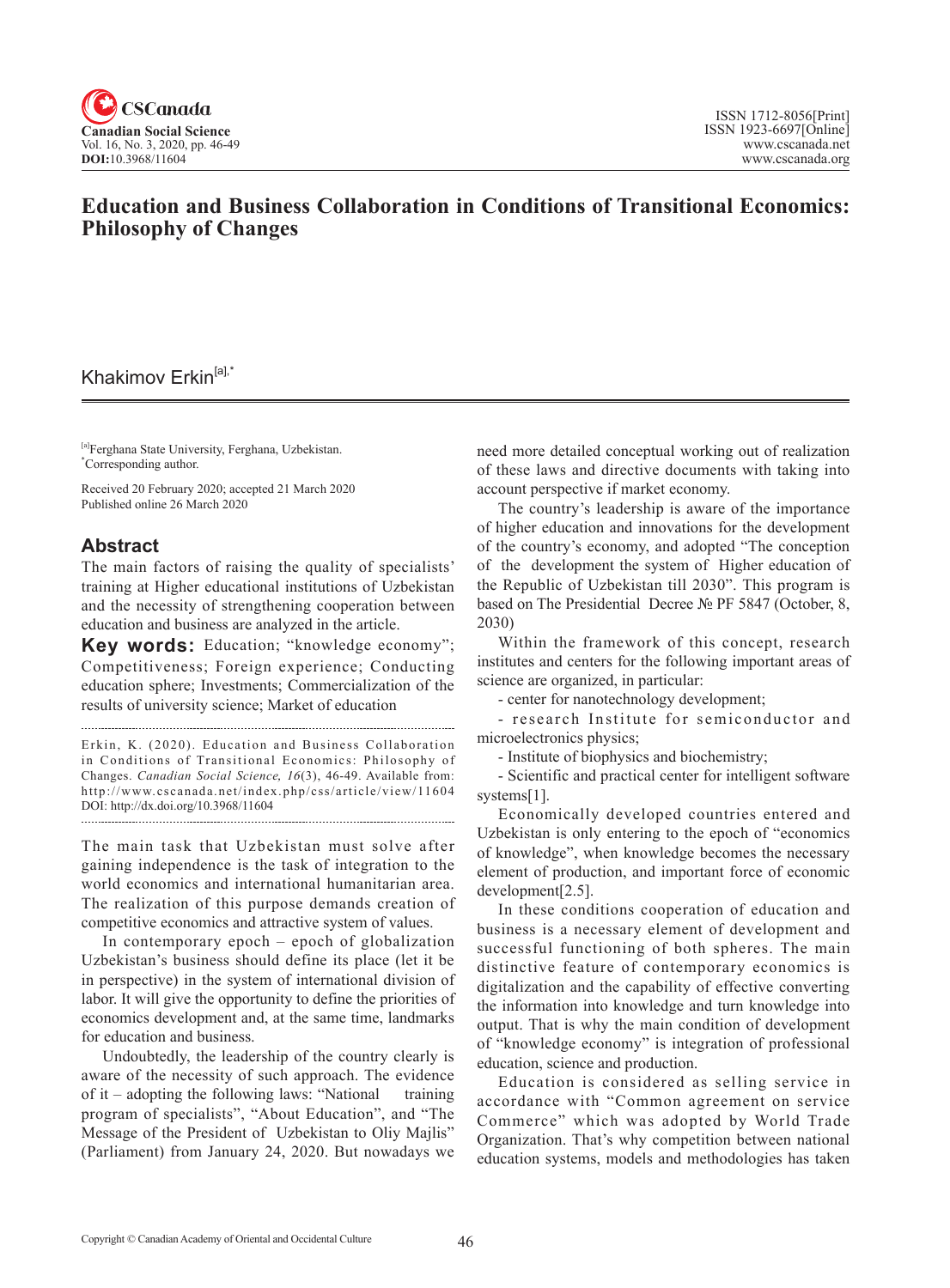place as a result of globalization in contemporary world. It is necessary to reach adequateness of national educational system to demands of "knowledge economy" in order to be competitive in these conditions. But it should be taken into account that reforms are effective when they get impulse from inner needs and peculiarities of the country and not initiated from outside.

According to our opinion there exist the following reasons of lagging behind of higher education and its poor contact with production sphere. One of the reasons is the fact that existing level of Uzbekistan's economics doesn't need specialists of high qualification in mass scale. The second reason is the absence of market of education and only the third reason is organizational and methodical problems of educational system by itself (its lack of correspondence to the contemporary calls).

So, successes in the sphere of reforming the education, depends on processes in the state economics. Economics rise, intake of investments, organizing of joint ventures, development of high tech productions and as a result of it – real demand on highly qualified specialists and competition at the labor market and market of education (which are not developed in the country) can accelerate the process of forming an effective system of higher education and its cooperation with business in the scale of the state.

Only competition at these markets can force the student learn diligently and demand a qualitative training. Highly qualified teachers, appropriate text books, perfect training methods, necessary material-technical equipment - necessary elements of highly qualified specialists training – will be formed in mass scale, regenerate and make effect only in condition of demand.

Social order on specialist must come of production sphere (from a consumer of educational service). In this case training of specialists at higher educational institutions will be oriented on a concrete consumer.

So, three vectors cause the training of a highly qualified, competitive specialist who corresponds to contemporary demands:

1) real need in high class specialists by real conditions of production;

2) aspiration of a student to become a high class specialist;

3) existence of educational institution which can grant qualitative educational service.

Development in conditions of independence shows that it is necessary adopting of international experience and its adaptation to national conditions.

Flexibility and capability of quickly adapting to changing conditions in economically developed countries are attained due to the following factors:

• variety of educational programmers;

• development of self – education skills;

• development of abilities which permit to notice perspectives and effective ways of achieving goals;

• orientation on forestalling training of specialists on the basis of foreseeing the tendencies of world economic development.

It should be taken into account that borrowing of foreign experience must be creative. For example, the five factors (criteria) of defining the best schools of business employed in the USA[3.17]:

• the principle of applicants selections,

• quantity of employed graduates,

• percentage of graduates in comparison with applicants,

• reputation among professors,

reputation among top managers,

could not give true answer in conditions of Uzbekistan (except two latest principles).

Side by side with absence of ability quickly react on changing conditions there exist problems which hold back cooperation of education and business:

• Education sphere managing does not correspond to contemporary standards of effectiveness and transparensy. Effective public control upon the activity of educational institutions is absent.

• Complicated procedure of the concordances, hinder quick reactions on market demands. The procedure of introducing new specialties, teaching programs, learning courses, getting licenses on teaching should be simplified. It is also necessary to raise personal responsibility of officials not only for abuse of, but for non activity and indifference as well.

Educational institutions of the republic don't have enough flexibility in forming and using budget and non budget means, mechanisms of quick reaction on demands of labor market in spite of development of market relations.

What should be undertaken? As foremost steps the following is recommended:

• logically conduct on practice the policy of liberalization of economics and assist the forming market of education;

• continue the forming necessary law foundation and get conditions in which state interference in the creative laboratory of educational institutions and business is minimized;

• create conditions for persons, who can think creatively and independently, come to leadership. Creation of sustainable model of education and business collaboration will be possible then, if to use spots terminology when "Goose Hidings" and "Gvardiolas'' who can find and educate "Messys", "Sallahs", "Ronaldos", will work in these spheres.

We consider that following three steps should be undertaken if one means more concrete ways of strengthening education and business collaboration:

a. The creation of effective system of labor market monitoring, which, with high level of reliability, can define in which demand exceeds proposition is actual.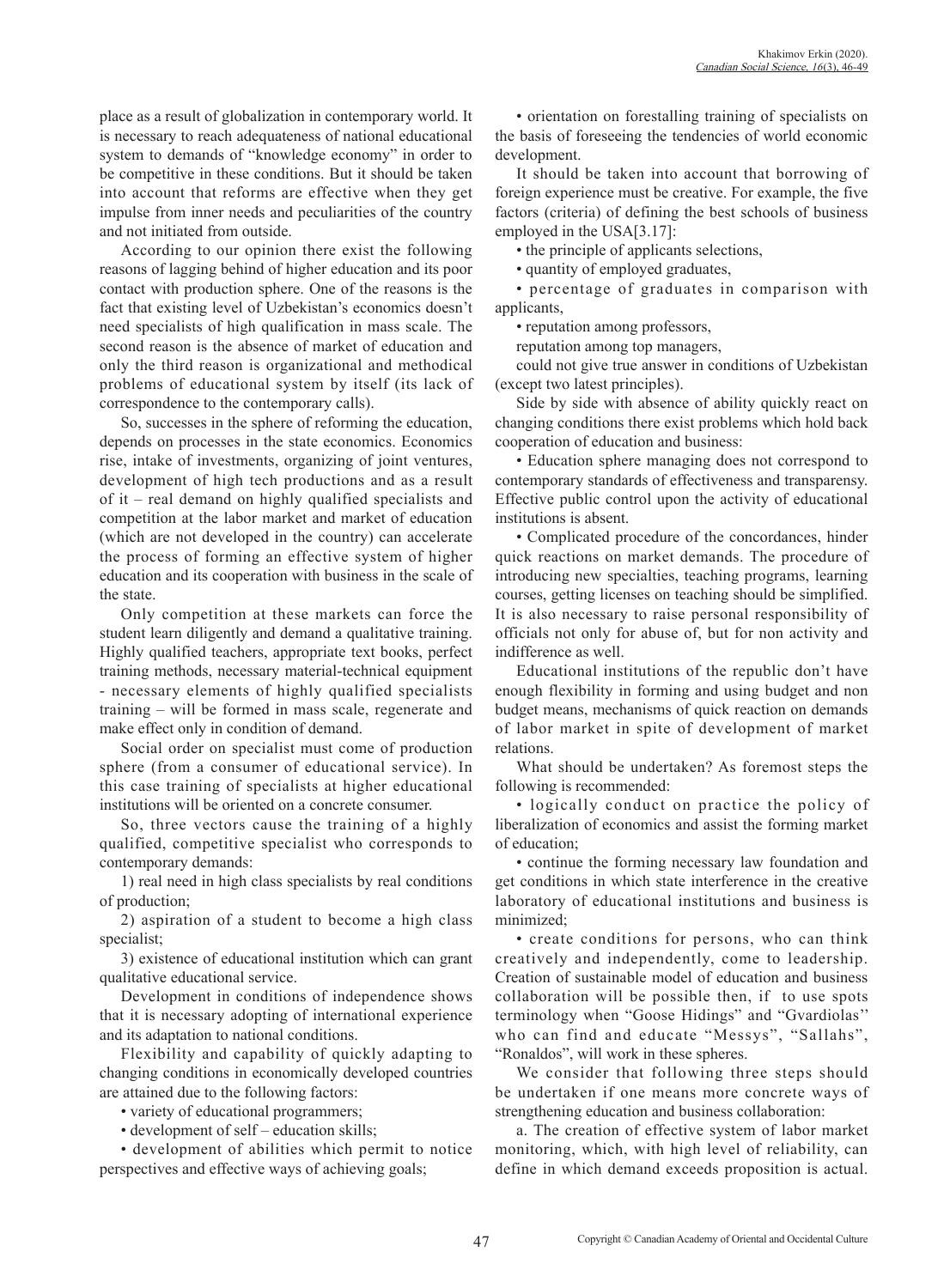That is why the task of perfection of monitoring services activity as on the level of ministries, authorities, so on the level of educational institutions is of great importance.

b. The next factor of strengthening education and business collaboration is practical direction and commercial success of scientific researches, their possibility to be realized in the activity of enterprises. So, conception of development and rising of effectiveness of scientific researches in higher educational institutions should include learning and inculcation of advanced management; attractiveness for investments; commercialization of the scientific and technical achievements of scientists. Besides participation of enterprises in development of scientific research could be stimulated with the help of tax privileges. These measures are very important because absence of mechanisms of education and business collaboration, complexity of inculcation of scientific achievements in sphere of production, low level of financial interest of concrete executors of scientific researches lead to decrease of income of educational institutions from their commercial and scientific activities in comparison with the first part of 90 s of XX century.

In the world practice the organizing of techno parks and 'science cities' proved it effectiveness. Borrowing of this experience will assist to the lowering of dependence from budget means and attract investments. It will also strengthen education, business and science collaboration.

The experience of China where University's techno parks were organized and Russia's initiatives on building the city of science are significant.

c. It is necessary to force introduction of informative – communication technologies (ICT) to the sphere of education.

First steps in this direction are made: the training of specialists on informative-communication technologies is conducted in 18 higher educational institutions of the country. The need of production in ICT specialists is satisfied only for 70%.

At the same time methodic ensuring which is necessary for functioning of ICT in teaching process lags behind. Effective utilization of ICT in education could raise the quality of additional and distance education and advancement of specialist's qualification.

Currently, an IT Park with modern infrastructure is being created in Tashkent. We are already seeing the first results of its growth. In order to train highly qualified specialists in the field of information technology, the project "1 million programmers" was launched together with foreign partners»[4.2].

Side by side with insufficient securing with modern computers, lack of psychological readiness of the majority of teachers causes the low level of informativecommunication technologies and Internet in educational purposes.

Business could participate in solving of this problem if it were given tax privileges.

What sort must educational institutions be in the epoch of "knowledge economics"? Tom Fishgrand – the author of "Guide-book on 10 the best business schools" – have written the following: "Not all the best business schools are identical: they have different method of training, different specialization, its appearance. The main tendency of the development - is the strengthening of the distinctions" [5.16].

That's why, if to tell about content of education it is difficult to say what sort should learning courses be. But one thing is evident – learning courses must, as said specialists:

• inculcate width of thinking;

• teach to comprehend psychological motivation of persons of business;

• teach students to analyze planned actions and foresee their consequences;

• teach to ask clarifying questions, which help to take responsible decisions;

The most attractive is the experience of USA business schools from the point of view of adopting its concrete forms and methods.

Teaching business in the USA is non-static: as far as needs and style of business are changed; programmers and methods of teaching are changed too.

Representatives of business frequently take part in teaching. So, at the Illinois University a Course of finance managers training is conducted. Top managers of corporations are invited to seminars for discussion of financial problems together with students and teachers[6.16].

At the Indiana University students of business school are divided into groups and compete with each other in search of the better solving of backward enterprises' problems. The winners are awarded by financial corporation.

Students of Cornell University (State of New-York) pay much attention to understanding psychological motivation of investors, providers, staffs and clients[7.17].

Utilization of these forms and methods of training, undoubtedly, would strengthen collaboration of education and business.

What does stand in the way of forming effective of education and its close connections with sphere of production? Many things hinder. But it is impossible, at first, to remove all hindering things in achieving goals (such as bureaucracy, corruption, indifference) and then realize tasks. All the negative phenomena can be eliminated only in process of realization of purposes, when these negative things are perceived as obstacles, which must be removed.

At the end we want to say the following – one should be ready that market of education will lead to situation